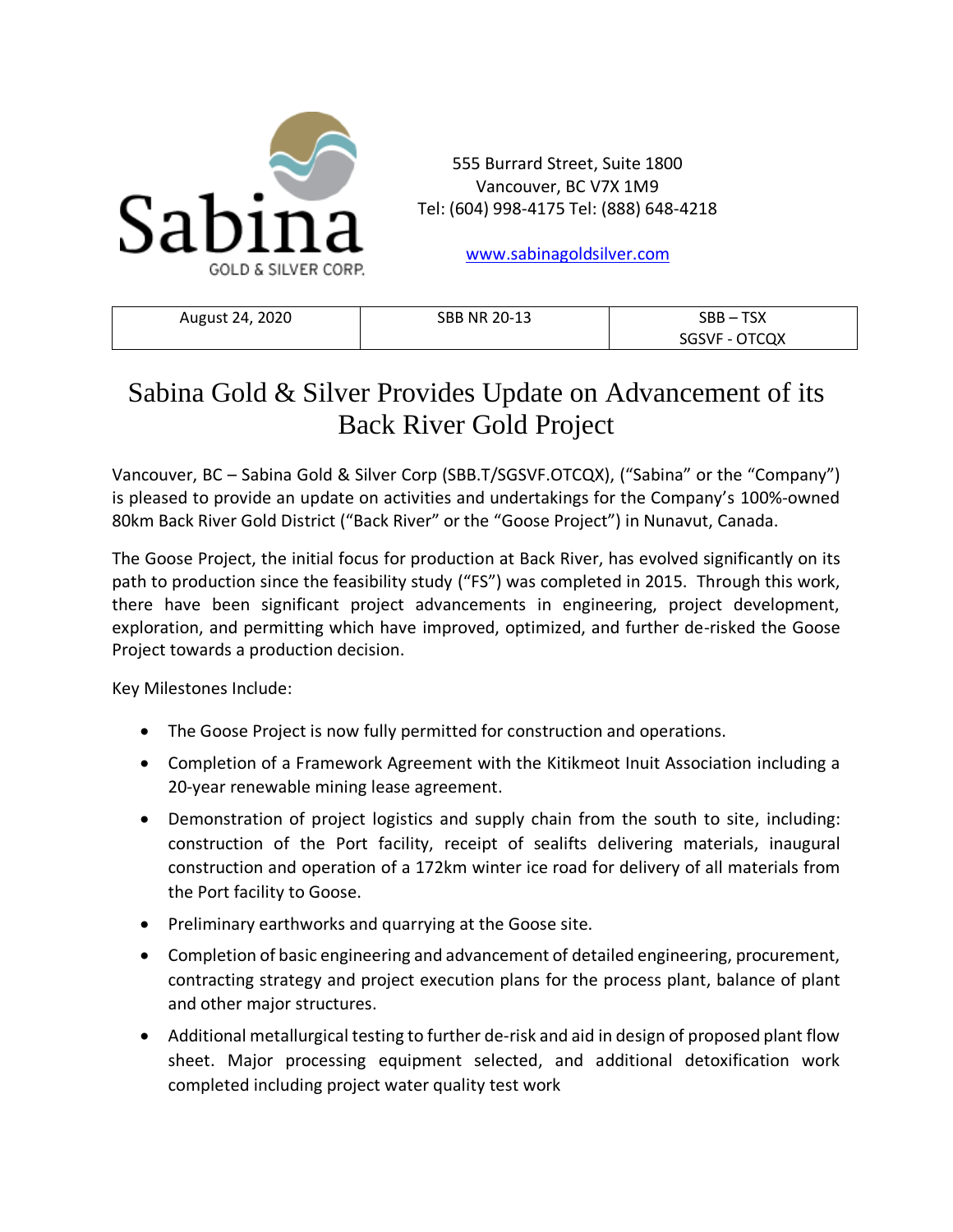- Discovery of a large new mineral zone at Nuvuyak, identification and successful drill targeting of a higher-grade corridor of mineralization within the Umwelt underground resource and extension of the Llama gold structure by over 500m down plunge from the current resource limits.
- Continued community engagement and maintenance of social license and release of Sabina's first Environmental and Social Governance Report.
- Positive ruling from Canada Revenue Agency that the exploration underground ramp at Umwelt can be funded with flow-through shares (enables raising equity with less dilution).
- Continued advancement of a Project Debt structure within a framework of due diligence process including positive independent engineer review.
- Since the FS, the gold price has continued to increase, both in USD and Canadian Dollar terms (from ~C\$1,438/oz in our FS to ~C\$2,560/oz current spot) providing opportunities to significantly impact project economics.
- Opening in 2020 of the Goose camp and commencement of all planned activities with full support of the territory and community stakeholders within a detailed Covid-19 operational framework.

"Since the feasibility, Sabina has been able to make great progress in advancing the Goose Project towards a production decision," said Bruce McLeod, President & CEO. "As we waited for the capital markets to improve to be able to finance the Project, we focused considerable activity on identifying opportunities that we believe will significantly de-risk and enhance the project. The Back River Project benefits from a large resource base: only 2.5M oz of a 5.1M ounce measured and indicated resource has been converted to reserve. We have also made new discoveries since during this time that have demonstrated the potential for resource expansion and have highlighted the high-grade nature of our deposits. Given this significant resource optionality, internal studies revisiting mine sequencing have demonstrated strong opportunities to significantly increase the production profile at a similar through-put which at current long- term gold prices, could positively impact overall project economics. While we push forward on our detailed engineering, our continued drilling will enable us to complete an updated resource estimate, with an updated feasibility study to follow in Q1, 2021. Additional infill drilling may be undertaken during next year's drilling season to inform further resource updates later in 2021. We are also very encouraged by the improvement in market sentiment and are well positioned to take advantage of an appropriate project financing window at any time."

# **2020 Project Development Plans**

Initiatives underway during 2020 include: a) a phased extension of the Goose Project airstrip to accommodate larger aircraft to reduce transport costs and support future construction and underground exploration activities; b) activities to develop an underground ramp for exploration drilling from subsurface; c) procurement of underground mining and ancillary equipment and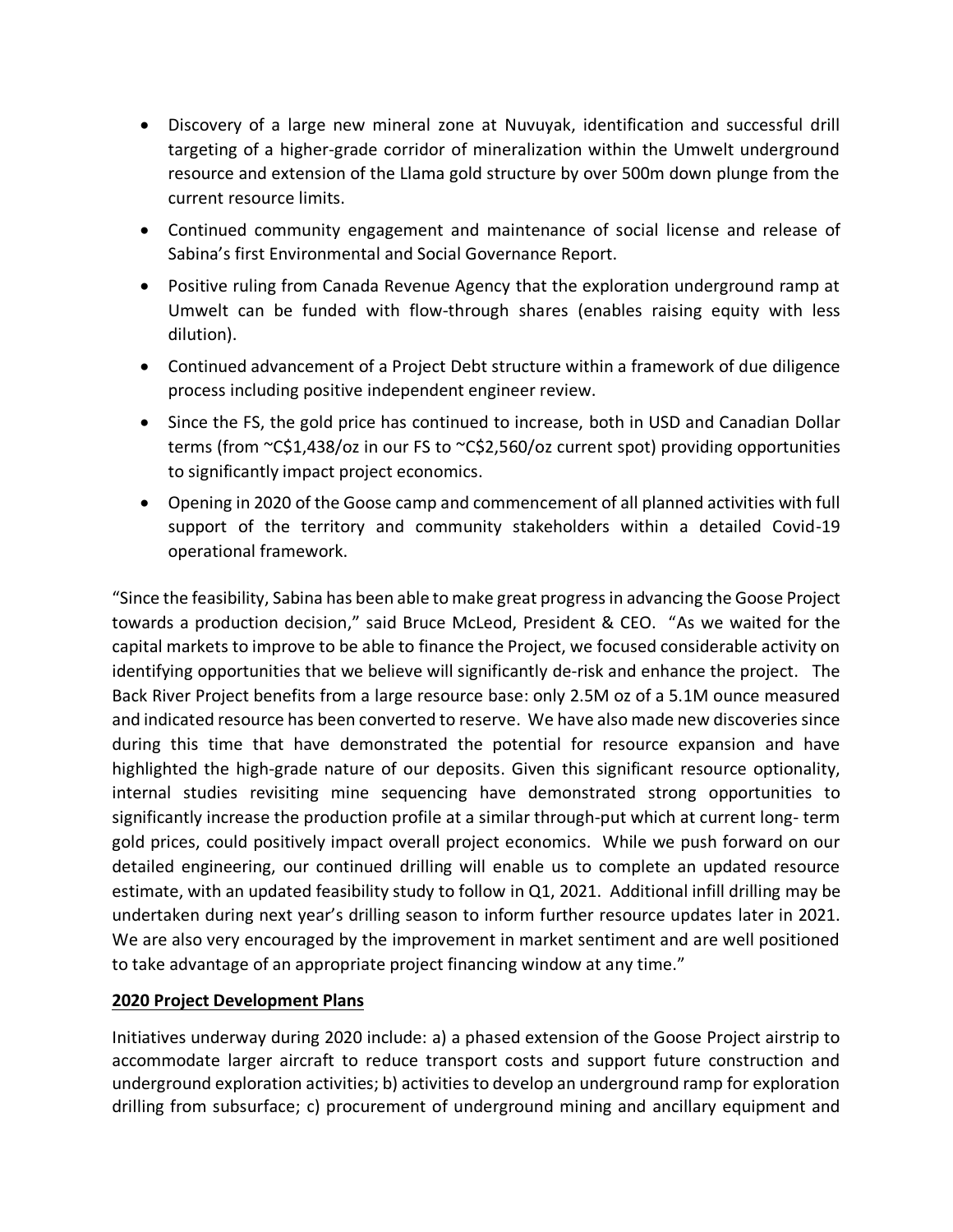infrastructure to support the exploration decline program, including the airlift campaign to bring this equipment to site; d) commencement of engagement for detailed engineering. All this work will be funded from the existing treasury.

# *Detailed Engineering*

In 2019, the Company had been focused on pursuing an Engineering, Procurement and Construction Contract for the processing plant for a fixed price bid and with performance guarantees. Given the ongoing supply chain uncertainties driven by global impacts of the evolving COVID-19 pandemic, Sabina is now assessing alternative delivery methods, focusing initially on delivery of detailed engineering which will better define the execution plan as well as provide greater certainty on procurement and construction costs and enable us to solicit for a lump sum bid and performance guarantees on construction.

# *Internal Studies and Updated Feasibility Study*

The 2015 FS envisioned a 3,000 tonne per day mine producing approximately 200,000 ounces a year over an 11.8 year mine life from a series of three open pits and one underground. The mineral reserve estimate in the 2015 FS utilized only 2.5 million ounces of the total Goose Project resources (4.2 million ounces measured and indicated, and 0.9 million ounces inferred\*), in addition, new discoveries and significant resource extensions have been made since the 2015 FS. Internal studies were undertaken to determine what impact these areas might have to meaningfully increase the production profile and mine life, with a similar throughput, through a combination of open pit and underground at all deposits. For example, recent drilling at Umwelt underground has demonstrated the opportunity to bring high-grade underground material earlier into the mine life which could dynamically impact Project economics, production profile and payback period. This drilling and the optimization studies will form the basis of an updated resource estimate and feasibility study expected during Q1, 2021. Further infill drilling may be undertaken in 2021 to inform future resource estimate updates.

\*Goose property resources include 21,841,250 tonnes @5.97 g/t totaling 4,189,993 ounces Au measured and indicated and an additional 2,919,148 tonnes @9.26 g/t totaling 869,530 ounces Au inferred.

# *Exploration Decline*

Exploration success of targeting higher-grade zones of mineralization within the Umwelt resource such as Vault and now the upper Umwelt high-grade zone have led to the Company planning an underground ramp at Umwelt for exploration drilling from underground. This ramp will also provide the opportunity for a bulk sample for the purpose of grade reconciliation and definition of commissioning and start-up processing parameters. This work necessitates an extension of the Goose Project airstrip to accommodate larger aircraft to support the ramp development. Additionally, construction of road access to the portal location, box cut of decline at the portal,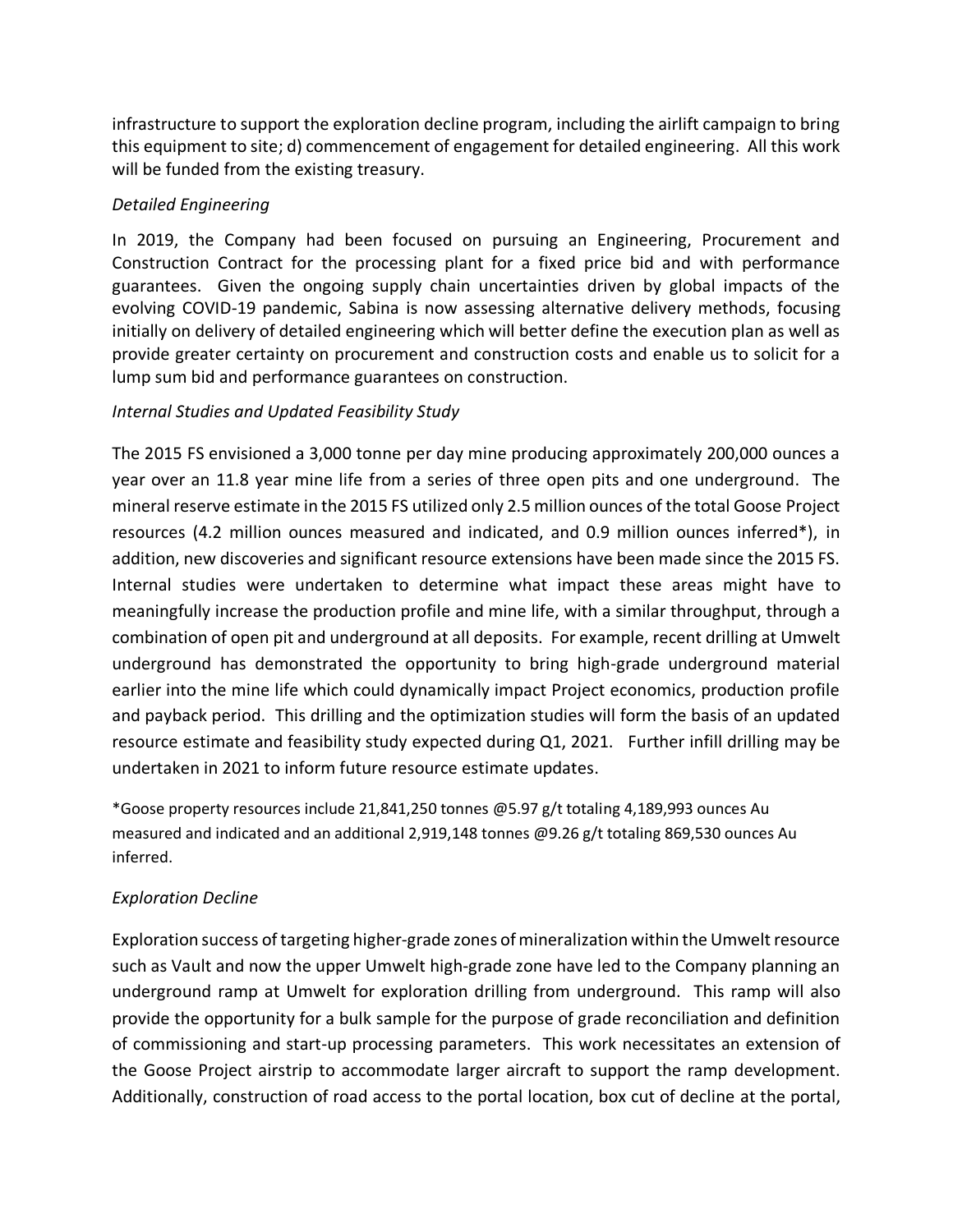development of a portal laydown area and construction of other associated support facilities is planned for this year with underground exploration ramp development to commence in the Spring of 2021.

The exploration decline is expected to be completed to its targeted depth (600 meters) within three years, however, the objective is to be able to start drilling from early platforms of the decline by early 2022. With advancement of this exploration drilling, additional resources, if defined, could result in expanded production from underground mining at Umwelt earlier than scheduled in the feasibility study. This re-sequencing could result in the earlier release of higher-grade material in the mine life providing opportunities for better economics and a reduced payback period.

The Company's 8500m exploration and infill drilling campaign continues to advance, with additional results expected throughout the balance of this year.

# *Qualified Persons*

The Company's Qualified Persons (as defined by National Instrument 43-101) in respect of the Goose Project, are James Maxwell, Director of Exploration for the Company and Vincy Benjamin, Director of Engineering for the Company. Messrs. Maxwell and Benjamin have approved the written scientific and technical disclosure in this news release.

# **Sabina Gold & Silver Corp.**

Sabina Gold & Silver Corp. is well-financed and is an emerging precious metals company with district scale, advanced, high-grade gold assets in one of the world's newest, politically stable mining jurisdictions: Nunavut, Canada.

Sabina released a Feasibility Study on its 100% owned Back River Gold Project which presents a project that has been designed on a fit-for purpose basis, with the potential to produce ~200,000 ounces a year for ~11 years with a rapid payback of 2.9 years (see "Technical Report for the Initial Project Feasibility Study on the Back River Gold Property, Nunavut, Canada" dated October 28, 2015).

The Project received its final Project Certificate on December 19, 2017. The Project received its Type A Water License on November 14, 2018 and its listing to enable deposition of tailings on Schedule 2 of the Metals and Diamond Mining Effluent Regulations on June 25, 2020. The Company is now in receipt of all major authorizations for construction and operations.

The Company has significantly advanced the debt process on the Project and is poised to take advantage on a project equity financing window at any time. Once a production decision is made, because of the seasonality of logistics, the Project will take approximately 36 months to construct to first gold pour.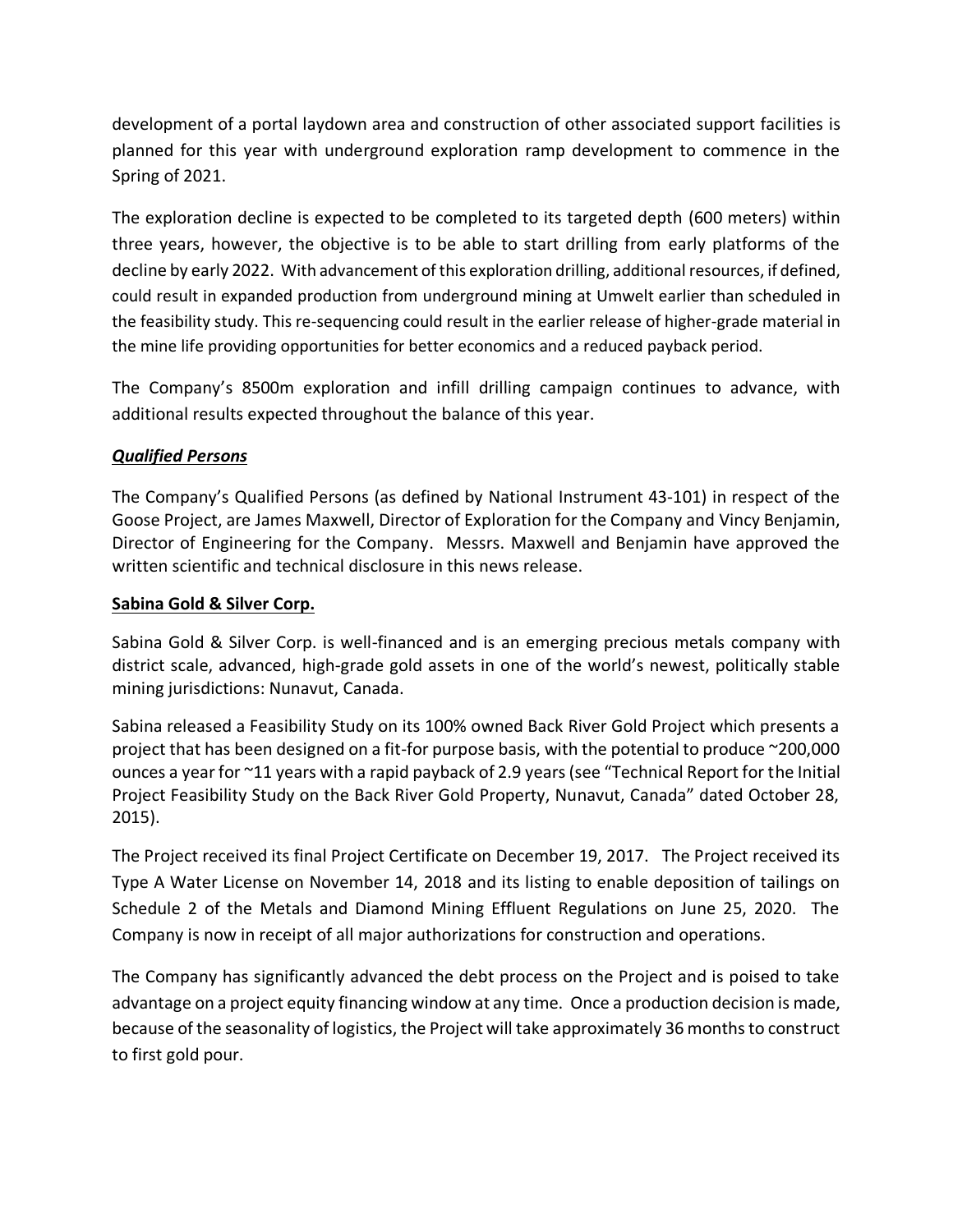In addition to Back River, Sabina also owns a significant silver royalty on Glencore's Hackett River Project. The silver royalty on Hackett River's silver production is comprised of 22.5% of the first 190 million ounces produced and 12.5% of all silver produced thereafter.

For further information please contact:

Nicole Hoeller, Vice-President, Communications: **1 888 648-4218 [nhoeller@sabinagoldsilver.com](mailto:nhoeller@sabinagoldsilver.com)**

*This news release has been authorized by the undersigned on behalf of Sabina Gold & Silver Corp.*

Bruce McLeod, President & CEO Suite 1800 – Two Bentall Centre 555 Burrard Street Vancouver, BC V7X 1M7 Tel 604 998-4175 Fax 604 998-1051 **[http://www.sabinagoldsilver.com](http://www.sabinagoldsilver.com/)**

#### *Forward Looking Information*

*This news release contains "forward-looking information" within the meaning of applicable securities laws (the "forward-looking statements"), including our belief as to the extent, results and timing of and various studies relating to engineering studies, infrastructure improvement activities, exploration results and permitting and licensing outcomes. These forward-looking statements are made as of the date of this news release. Readers are cautioned not to place undue reliance on forward-looking statements, as there can be no assurance that the future circumstances, outcomes or results anticipated in or implied by such forward-looking statements will occur or that plans, intentions or expectations upon which the forward-looking statements are based will occur. While we have based these forward-looking statements on our expectations about future events as at the date that such statements were prepared, the statements are not a guarantee that such future events will occur and are subject to risks, uncertainties, assumptions and other factors which could cause events or outcomes to differ materially from those expressed or implied by such forward-looking statements. Such factors and assumptions include, among others, the effects of general economic conditions, commodity prices, changing foreign exchange rates and actions by government and regulatory authorities and misjudgments in the course of preparing forward-looking statements. In addition, there are known and unknown risk factors which could cause our actual results, performance or achievements to differ materially from any future results, performance or achievements expressed or implied by the forward-looking statements. Known risk factors include risks associated with exploration and project development; the need for additional financing; the calculation of mineral resources and reserves; operational risks associated with mining and mineral processing; fluctuations in metal prices; title matters; government regulation; obtaining and renewing necessary licenses and permits; environmental liability and insurance; reliance on key personnel; the potential for conflicts of interest among certain of our officers or directors; the absence of dividends; currency fluctuations;*